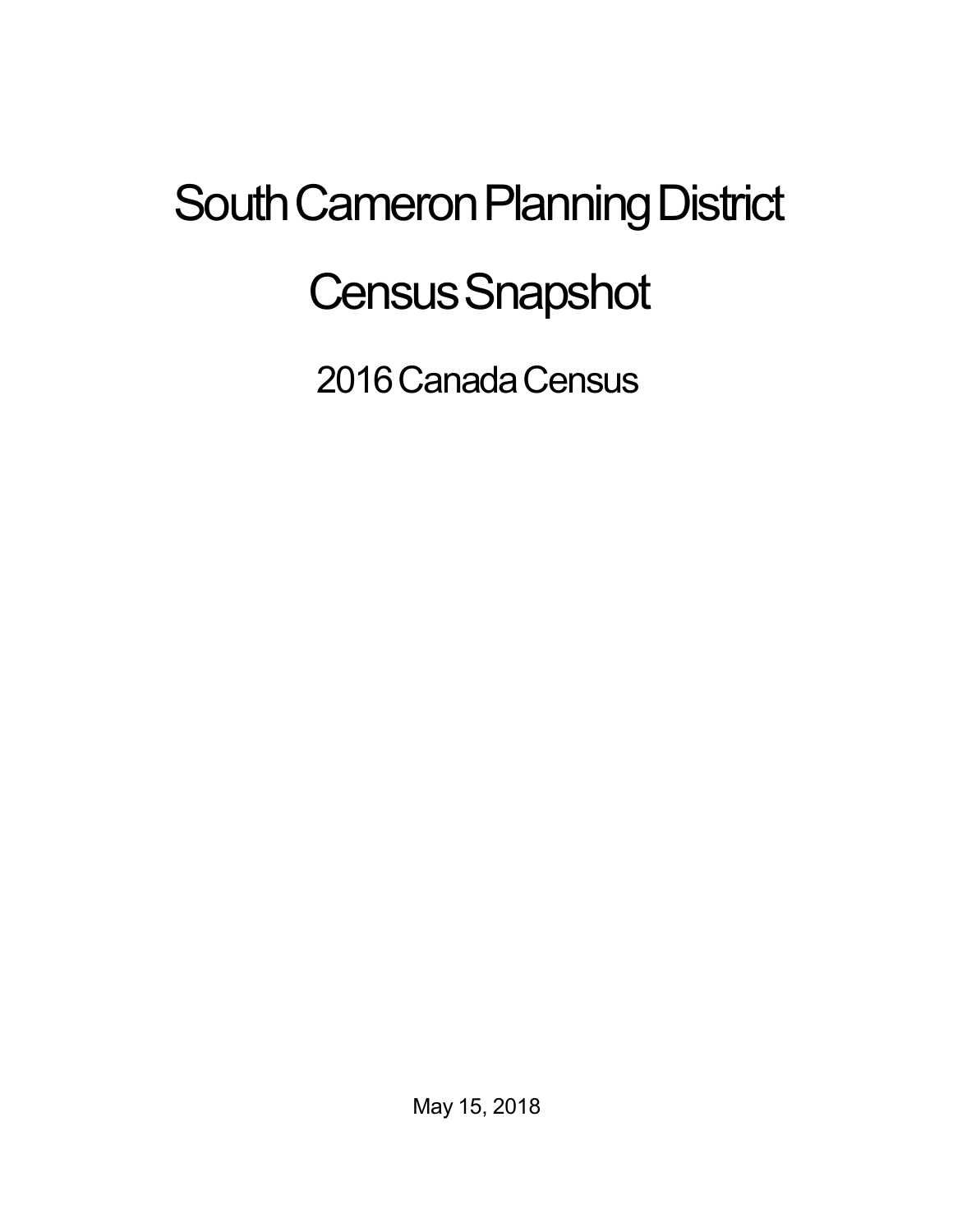City of Windsor Planning Department South Cameron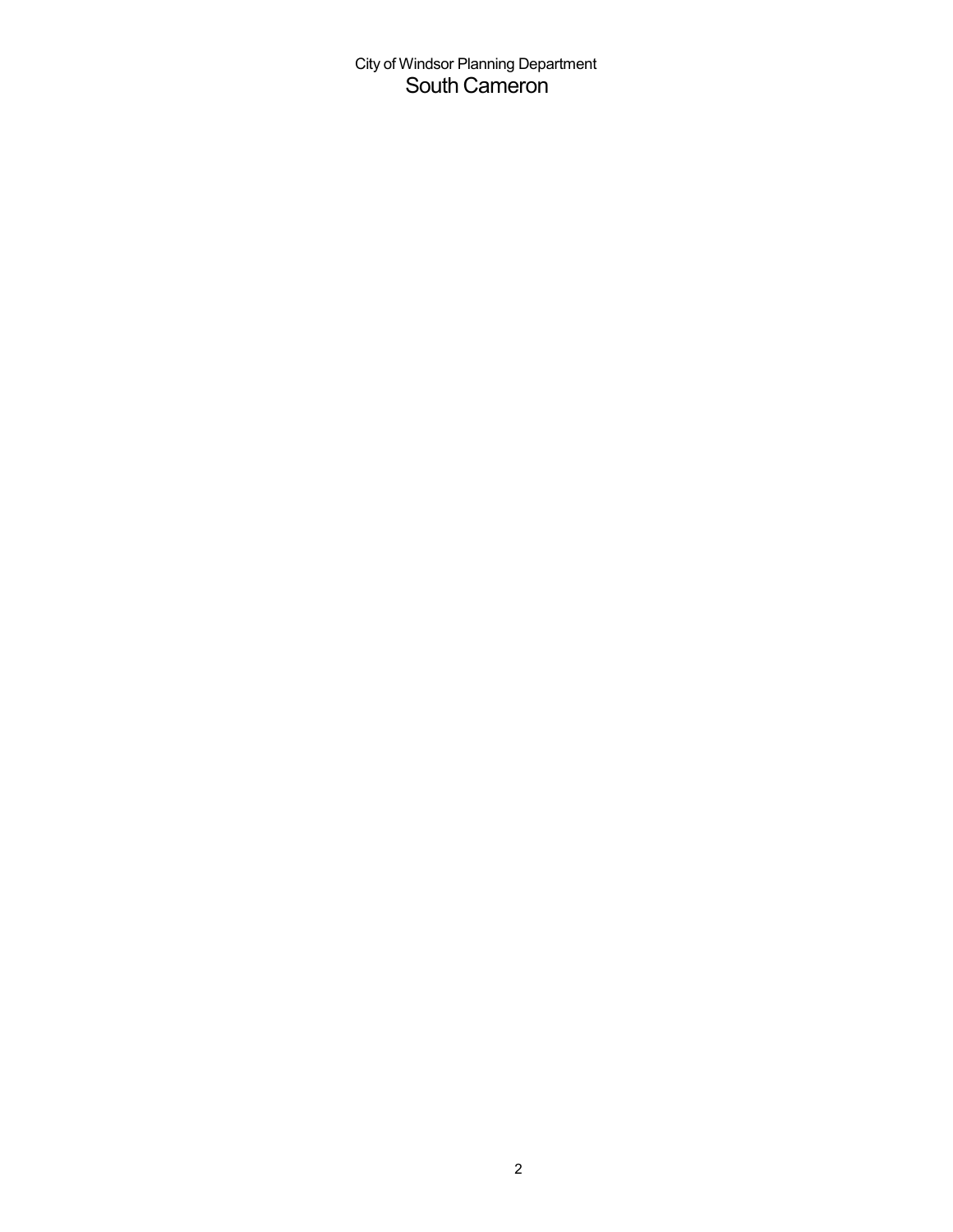## City of Windsor Planning Department 2016 Census Census Snapshot

| 2016 Census<br><b>Census Snapshot</b> | <b>South Cameron</b> |     |
|---------------------------------------|----------------------|-----|
|                                       |                      | %   |
| <b>Total Population</b>               | 11,000               |     |
| Males                                 | 5,445                | 49% |
| Females                               | 5,555                | 51% |
|                                       |                      |     |
| <b>2016 Population by Age</b>         | 11,000               |     |
| 0 to 4 years                          | 660                  | 6%  |
| 5 to 9 years                          | 910                  | 8%  |
| 10 to 14 years                        | 965                  | 9%  |
| 15 to 19 years                        | 995                  | 9%  |
| 20 to 24 years                        | 795                  | 7%  |
| 25 to 29 years                        | 660                  | 6%  |
| 30 to 34 years                        | 520                  | 5%  |
| 35 to 39 years                        | 685                  | 6%  |
| 40 to 44 years                        | 815                  | 7%  |
| 45 to 49 years                        | 835                  | 8%  |
| 50 to 54 years                        | 815                  | 7%  |
| 55 to 59 years                        | 625                  | 6%  |
| 60 to 64 years                        | 480                  | 4%  |
| 65 to 69 years                        | 430                  | 4%  |
| 70 to 74 years                        | 300                  | 3%  |
| 75 to 79 years                        | 250                  | 2%  |
| 80 to 84 years                        | 205                  | 2%  |
| 85 to 89 years                        | 100                  | 1%  |
| 90 to 94 years                        | 35                   | 0%  |
| 95 to 99 years                        | 10                   | 0%  |
| 100 years and over                    | $\mathbf 0$          | 0%  |
|                                       |                      |     |
| 0 to 14 years                         | 2,515                | 23% |
| 15 to 64 years                        | 7,175                | 65% |
| 65 years and over                     | 1,320                | 12% |
| 85 years and over                     | 155                  | 1%  |
|                                       |                      |     |
| Average age of population             | 36.3                 |     |
| <b>Median age</b>                     | 35.3                 |     |
|                                       |                      |     |
| <b>Families</b>                       | 2,905                |     |
| Persons per family                    | 3.4                  | 0%  |
|                                       |                      |     |
| Total couple families                 | 2,420                | 83% |